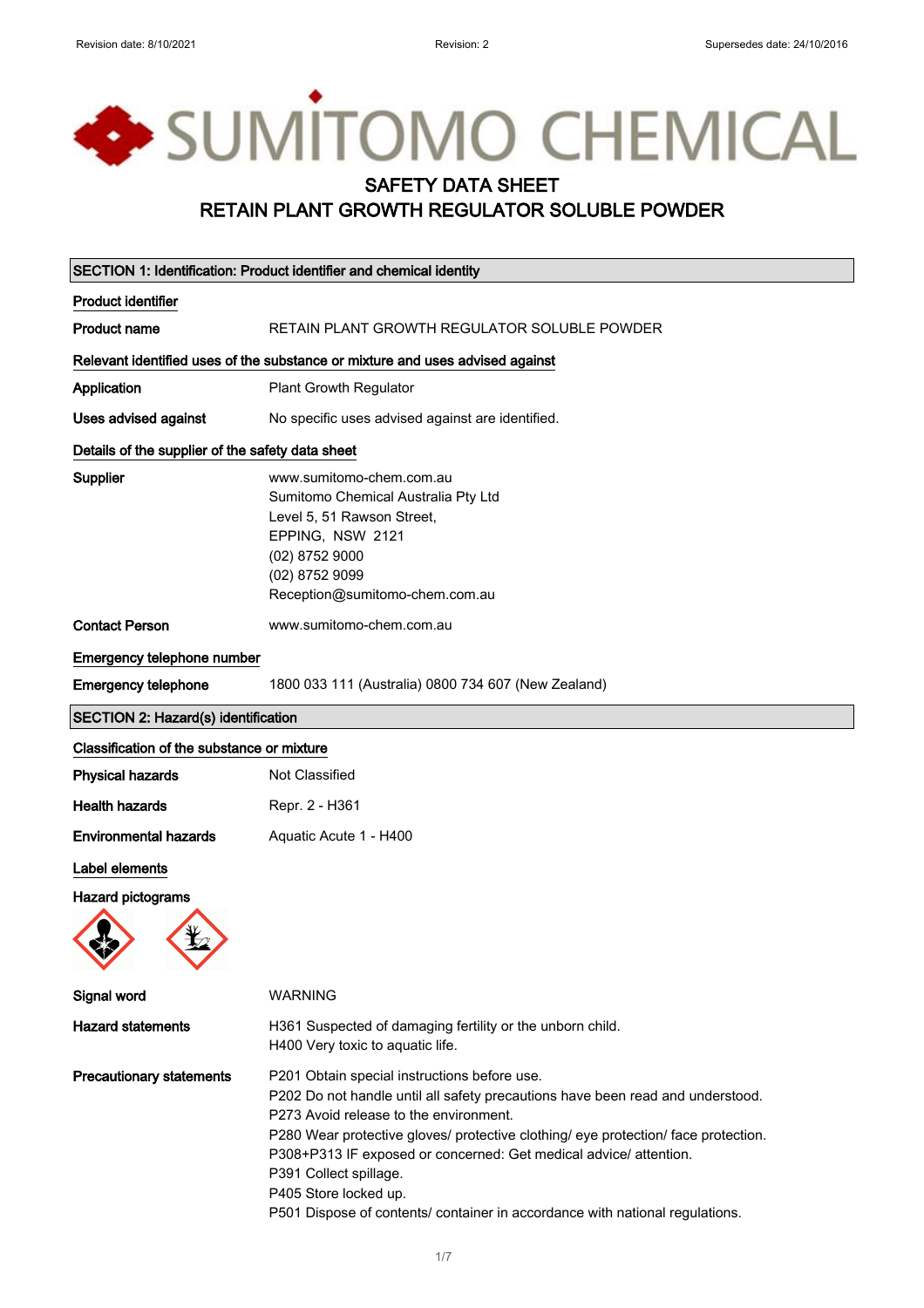Contains **Contains** Aminoethoxyvinylglycine, HCl salt (AVG)

#### Other hazards

This product does not contain any substances classified as PBT (persistent, bioaccumulative and toxic) or vPvB (very persistent and very bioaccumulative).

| <b>SECTION 3: Composition and information on ingredients</b>               |                                                                                                                                                                                                                        |  |
|----------------------------------------------------------------------------|------------------------------------------------------------------------------------------------------------------------------------------------------------------------------------------------------------------------|--|
| <b>Substances</b>                                                          |                                                                                                                                                                                                                        |  |
| 85%<br>Other, non-hazardous ingredients<br>CAS number: -                   |                                                                                                                                                                                                                        |  |
| 15%<br>Aminoethoxyvinylglycine, HCI salt (AVG)<br>CAS number: 55720-26-8   |                                                                                                                                                                                                                        |  |
| <b>Product name</b>                                                        | RETAIN PLANT GROWTH REGULATOR SOLUBLE POWDER                                                                                                                                                                           |  |
| <b>SECTION 4: First aid measures</b>                                       |                                                                                                                                                                                                                        |  |
| Description of first aid measures                                          |                                                                                                                                                                                                                        |  |
| <b>General information</b>                                                 | If poisoning occurs, contact a doctor or Poisons Information Centre (Phone Australia 131126;<br>New Zealand 0800 764 766), and follow the advice given. Show this Safety Data Sheet to a<br>doctor.                    |  |
| Inhalation                                                                 | Move affected person to fresh air and keep warm and at rest in a position comfortable for<br>breathing. Loosen tight clothing such as collar, tie or belt. Get medical attention if symptoms<br>are severe or persist. |  |
| Ingestion                                                                  | Rinse mouth thoroughly with water. Get medical advice/attention if you feel unwell. Do not<br>induce vomiting unless under the direction of medical personnel.                                                         |  |
| <b>Skin Contact</b>                                                        | Rinse with water.                                                                                                                                                                                                      |  |
| Eye contact                                                                | Rinse with water. Get medical attention if any discomfort continues.                                                                                                                                                   |  |
| <b>Protection of first aiders</b>                                          | First aid personnel should wear appropriate protective equipment during any rescue.                                                                                                                                    |  |
|                                                                            | Most important symptoms and effects, both acute and delayed                                                                                                                                                            |  |
| <b>General information</b>                                                 | The severity of the symptoms described will vary dependent on the concentration and the<br>length of exposure.                                                                                                         |  |
| <b>Inhalation</b>                                                          | No specific symptoms known.                                                                                                                                                                                            |  |
| Ingestion                                                                  | No specific symptoms known.                                                                                                                                                                                            |  |
| <b>Skin contact</b>                                                        | Prolonged contact may cause dryness of the skin.                                                                                                                                                                       |  |
| Eye contact                                                                | No specific symptoms known. May be slightly irritating to eyes.                                                                                                                                                        |  |
| Indication of any immediate medical attention and special treatment needed |                                                                                                                                                                                                                        |  |
| Notes for the doctor                                                       | Treat symptomatically.                                                                                                                                                                                                 |  |
| <b>SECTION 5: Firefighting measures</b>                                    |                                                                                                                                                                                                                        |  |

## Extinguishing media

Suitable extinguishing media The product is not flammable. Extinguish with alcohol-resistant foam, carbon dioxide, dry powder or water fog. Use fire-extinguishing media suitable for the surrounding fire.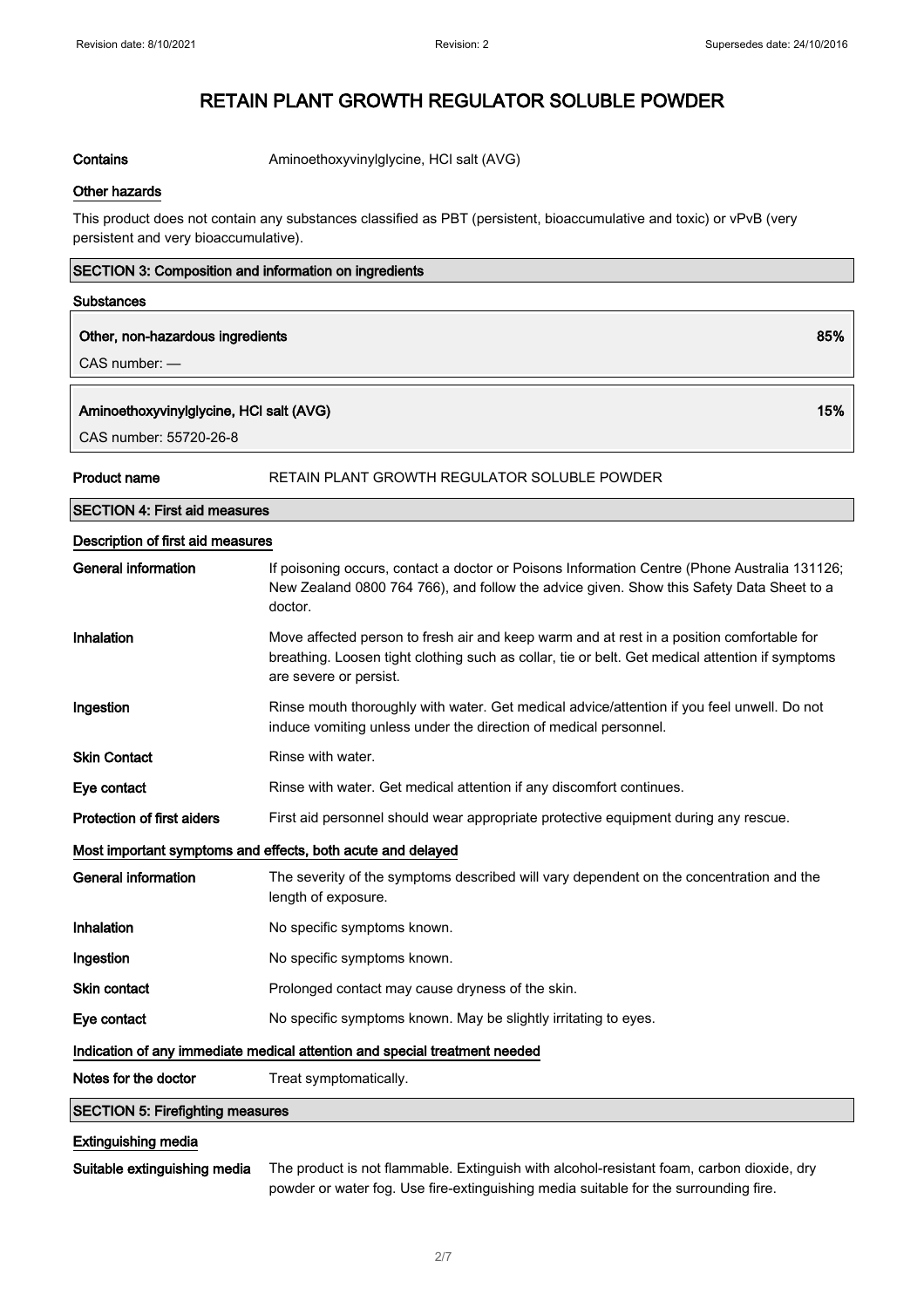| Unsuitable extinguishing<br>media                     | Do not use water jet as an extinguisher, as this will spread the fire.                                                                                                                                                                                                                                                                                                                                                                                                                                                                                                    |  |  |
|-------------------------------------------------------|---------------------------------------------------------------------------------------------------------------------------------------------------------------------------------------------------------------------------------------------------------------------------------------------------------------------------------------------------------------------------------------------------------------------------------------------------------------------------------------------------------------------------------------------------------------------------|--|--|
| Special hazards arising from the substance or mixture |                                                                                                                                                                                                                                                                                                                                                                                                                                                                                                                                                                           |  |  |
| Specific hazards                                      | None known.                                                                                                                                                                                                                                                                                                                                                                                                                                                                                                                                                               |  |  |
| <b>Hazardous combustion</b><br>products               | Thermal decomposition or combustion products may include the following substances:<br>Harmful gases or vapours.                                                                                                                                                                                                                                                                                                                                                                                                                                                           |  |  |
| <b>Advice for firefighters</b>                        |                                                                                                                                                                                                                                                                                                                                                                                                                                                                                                                                                                           |  |  |
| Protective actions during<br>firefighting             | Avoid breathing fire gases or vapours. Evacuate area. Keep upwind to avoid inhalation of<br>gases, vapours, fumes and smoke. Ventilate closed spaces before entering them. Cool<br>containers exposed to heat with water spray and remove them from the fire area if it can be<br>done without risk. Cool containers exposed to flames with water until well after the fire is out.<br>Control run-off water by containing and keeping it out of sewers and watercourses. If risk of<br>water pollution occurs, notify appropriate authorities.                           |  |  |
| Special protective equipment<br>for firefighters      | Wear positive-pressure self-contained breathing apparatus (SCBA) and appropriate protective<br>clothing. Firefighter's clothing conforming to Australia/New Zealand Standards AS/NZS 4967<br>(for clothing) AS/NZS 1801 (for helmets), AS/NZS 4821 (for protective boots), AS/NZS 1801<br>(for protective gloves) will provide a basic level of protection for chemical incidents.                                                                                                                                                                                        |  |  |
| <b>Hazchem Code</b>                                   | 3Z                                                                                                                                                                                                                                                                                                                                                                                                                                                                                                                                                                        |  |  |
| <b>SECTION 6: Accidental release measures</b>         |                                                                                                                                                                                                                                                                                                                                                                                                                                                                                                                                                                           |  |  |
|                                                       | Personal precautions, protective equipment and emergency procedures                                                                                                                                                                                                                                                                                                                                                                                                                                                                                                       |  |  |
| Personal precautions                                  | Wear protective clothing as described in Section 8 of this safety data sheet. No action shall be<br>taken without appropriate training or involving any personal risk.                                                                                                                                                                                                                                                                                                                                                                                                    |  |  |
| <b>Environmental precautions</b>                      |                                                                                                                                                                                                                                                                                                                                                                                                                                                                                                                                                                           |  |  |
| <b>Environmental precautions</b>                      | Avoid discharge into drains or watercourses or onto the ground. Avoid discharge to the<br>aquatic environment.                                                                                                                                                                                                                                                                                                                                                                                                                                                            |  |  |
| Methods and material for containment and cleaning up  |                                                                                                                                                                                                                                                                                                                                                                                                                                                                                                                                                                           |  |  |
| Methods for cleaning up                               | Wear protective clothing as described in Section 8 of this safety data sheet. Clear up spills<br>immediately and dispose of waste safely. Collect spillage with a shovel and broom, or similar<br>and reuse, if possible. Collect and place in suitable waste disposal containers and seal<br>securely. Wash thoroughly after dealing with a spillage. For waste disposal, see Section 13.                                                                                                                                                                                |  |  |
| Reference to other sections                           |                                                                                                                                                                                                                                                                                                                                                                                                                                                                                                                                                                           |  |  |
| Reference to other sections                           | For personal protection, see Section 8. See Section 11 for additional information on health<br>hazards. See Section 12 for additional information on ecological hazards. For waste disposal,<br>see Section 13.                                                                                                                                                                                                                                                                                                                                                           |  |  |
|                                                       | SECTION 7: Handling and storage, including how the chemical may be safely used                                                                                                                                                                                                                                                                                                                                                                                                                                                                                            |  |  |
| Precautions for safe handling                         |                                                                                                                                                                                                                                                                                                                                                                                                                                                                                                                                                                           |  |  |
| <b>Usage precautions</b>                              | Wear protective clothing as described in Section 8 of this safety data sheet. Keep away from<br>food, drink and animal feeding stuffs. Keep container tightly sealed when not in use. May<br>damage fertility. May damage the unborn child. Pregnant or breastfeeding women should not<br>work with this product if there is any risk of exposure. Avoid discharge to the aquatic<br>environment. Do not handle until all safety precautions have been read and understood. Do<br>not handle broken packages without protective equipment. Do not reuse empty containers. |  |  |
| Advice on general<br>occupational hygiene             | Wash promptly if skin becomes contaminated. Take off contaminated clothing and wash<br>before reuse. Wash contaminated clothing before reuse.                                                                                                                                                                                                                                                                                                                                                                                                                             |  |  |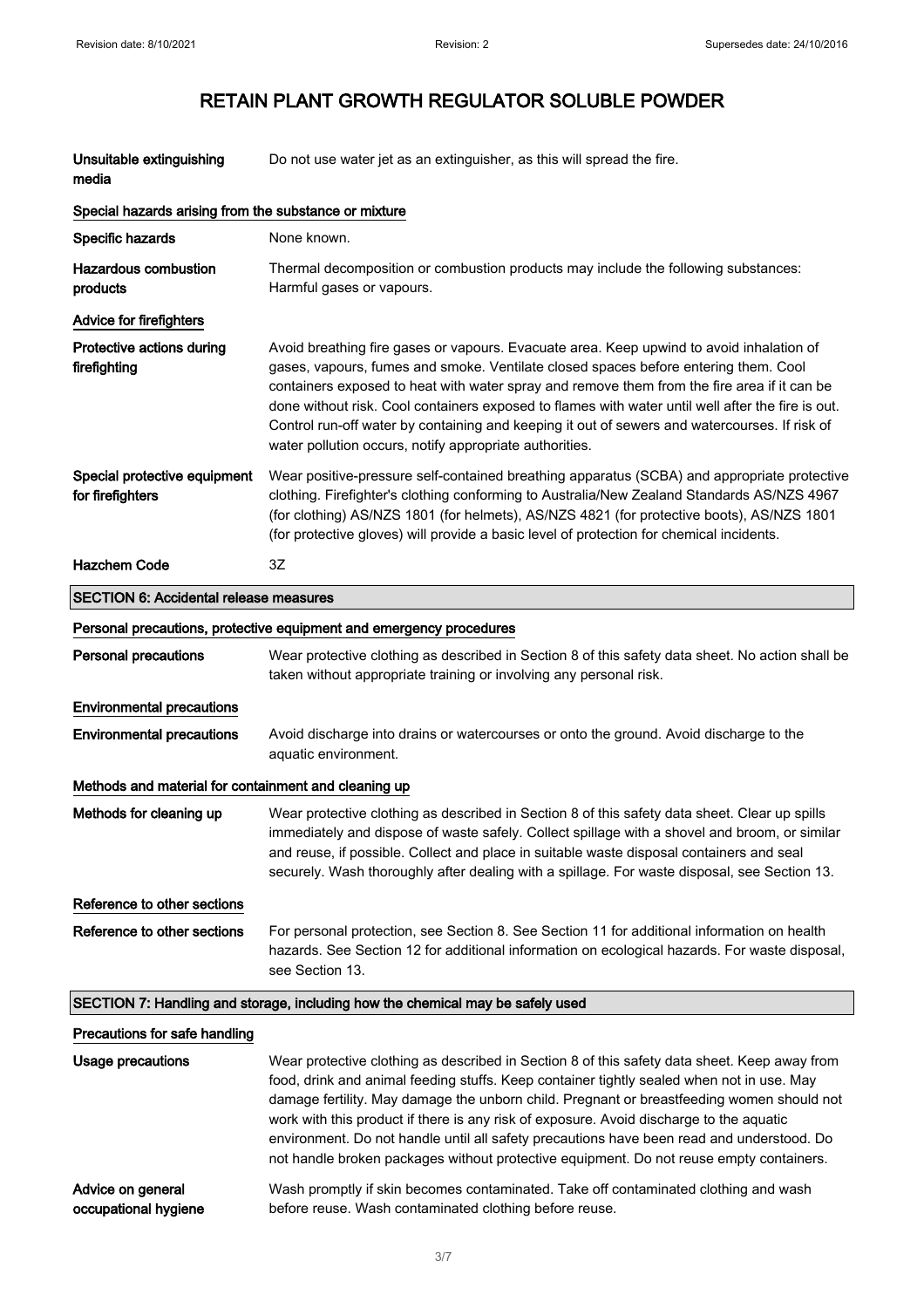| Storage precautions                                         | Store locked up. Keep only in the original container. Keep container tightly closed, in a cool,<br>well ventilated place. Keep containers upright. Protect containers from damage. |
|-------------------------------------------------------------|------------------------------------------------------------------------------------------------------------------------------------------------------------------------------------|
| Storage class                                               | Chemical storage.                                                                                                                                                                  |
| Specific end use(s)                                         |                                                                                                                                                                                    |
| Specific end use(s)                                         | The identified uses for this product are detailed in Section 1                                                                                                                     |
| <b>SECTION 8: Exposure controls and personal protection</b> |                                                                                                                                                                                    |

## Conditions for safe storage, including any incompatibilities

## Control parameters

## Occupational exposure limits

No value assigned for this specific material by Safe Work Australia

#### Exposure controls

## Protective equipment





| Appropriate engineering<br>controls       | Provide adequate general and local exhaust ventilation. Ensure the ventilation system is<br>regularly maintained and tested. Good general ventilation should be adequate to control<br>worker exposure to airborne contaminants. Observe any occupational exposure limits for the<br>product or ingredients.                                                                                                                                                                                                                                                                                                        |  |
|-------------------------------------------|---------------------------------------------------------------------------------------------------------------------------------------------------------------------------------------------------------------------------------------------------------------------------------------------------------------------------------------------------------------------------------------------------------------------------------------------------------------------------------------------------------------------------------------------------------------------------------------------------------------------|--|
| Eye/face protection                       | Unless the assessment indicates a higher degree of protection is required, the following<br>protection should be worn: Tight-fitting safety glasses.                                                                                                                                                                                                                                                                                                                                                                                                                                                                |  |
| Hand protection                           | Wear protective gloves. The most suitable glove should be chosen in consultation with the<br>glove supplier/manufacturer, who can provide information about the breakthrough time of the<br>glove material. To protect hands from chemicals, gloves should comply with Australia/New<br>Zealand Standard AS/NZS 2161. Considering the data specified by the glove manufacturer,<br>check during use that the gloves are retaining their protective properties and change them as<br>soon as any deterioration is detected. Frequent changes are recommended.                                                        |  |
| Other skin and body<br>protection         | Wear appropriate clothing to prevent any possibility of skin contact.                                                                                                                                                                                                                                                                                                                                                                                                                                                                                                                                               |  |
| <b>Hygiene measures</b>                   | Wash hands thoroughly after handling. Wash at the end of each work shift and before eating,<br>smoking and using the toilet. Do not eat, drink or smoke when using this product.                                                                                                                                                                                                                                                                                                                                                                                                                                    |  |
| <b>Respiratory protection</b>             | Ensure all respiratory protective equipment is suitable for its intended use and complies with<br>Australia/New Zealand Standard AS/NZS 1716. Check that the respirator fits tightly and the<br>filter is changed regularly. Gas and combination filter cartridges should comply with<br>Australia/New Zealand Standard AS/NZS 1716. Full face mask respirators with replaceable<br>filter cartridges should comply with Australia/New Zealand Standard AS/NZS 1716. Half mask<br>and quarter mask respirators with replaceable filter cartridges should comply with<br>Australia/New Zealand Standard AS/NZS 1716. |  |
| <b>Environmental exposure</b><br>controls | Keep container tightly sealed when not in use. Emissions from ventilation or work process<br>equipment should be checked to ensure they comply with the requirements of environmental<br>protection legislation. In some cases, fume scrubbers, filters or engineering modifications to<br>the process equipment will be necessary to reduce emissions to acceptable levels.                                                                                                                                                                                                                                        |  |

SECTION 9: Physical and chemical properties

Information on basic physical and chemical properties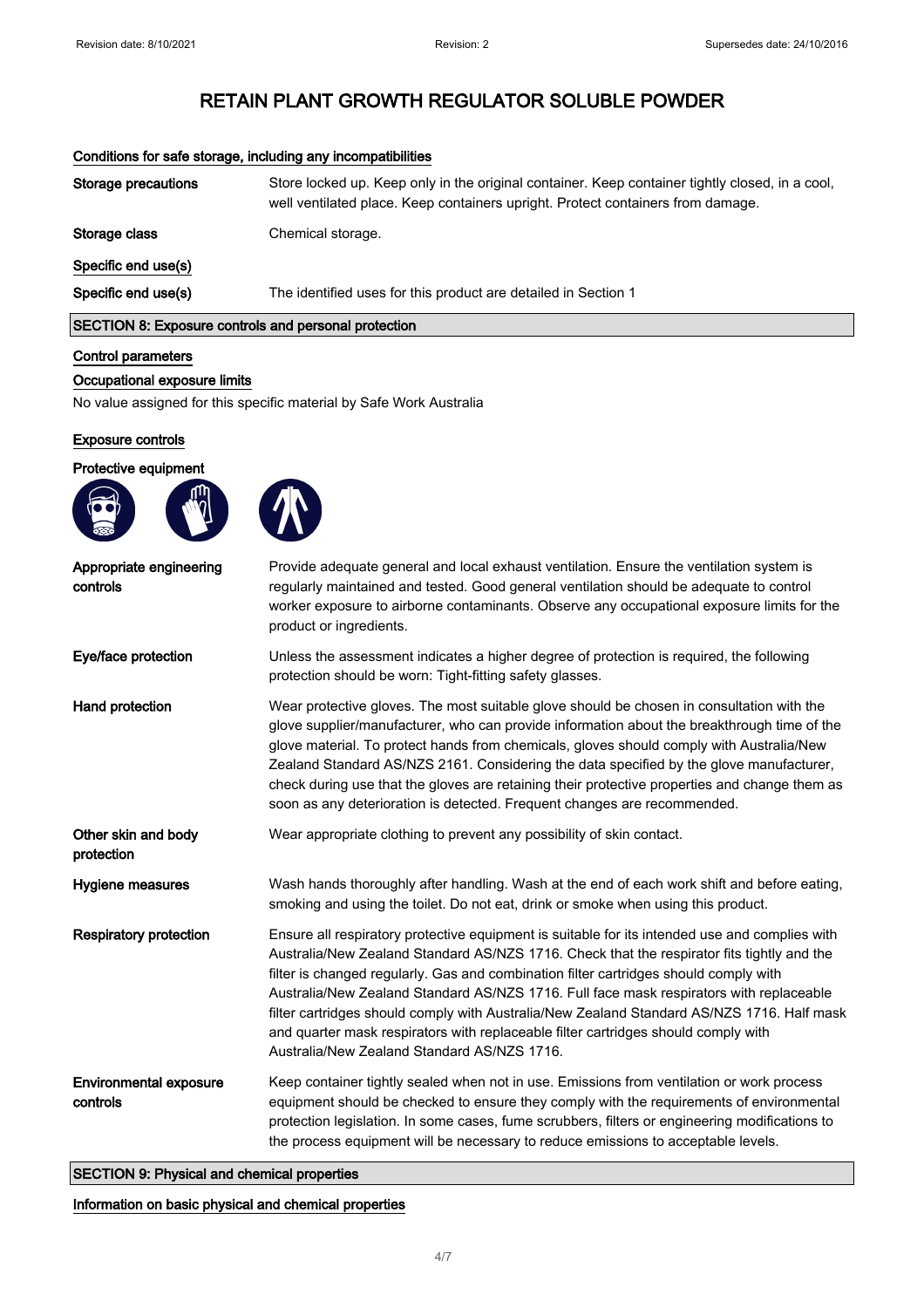| Appearance                                                           | Crystalline powder.                                                                                                                                                     |  |
|----------------------------------------------------------------------|-------------------------------------------------------------------------------------------------------------------------------------------------------------------------|--|
| Colour                                                               | Grey. to White.                                                                                                                                                         |  |
| рH                                                                   | pH (diluted solution): 6.4 (0.1% solution)                                                                                                                              |  |
| Auto-ignition temperature                                            | $204^{\circ}$ C                                                                                                                                                         |  |
| <b>SECTION 10: Stability and reactivity</b>                          |                                                                                                                                                                         |  |
| Reactivity                                                           | There are no known reactivity hazards associated with this product.                                                                                                     |  |
| <b>Stability</b>                                                     | Stable at normal ambient temperatures and when used as recommended. Stable under the<br>prescribed storage conditions.                                                  |  |
| Possibility of hazardous<br>reactions                                | No potentially hazardous reactions known.                                                                                                                               |  |
| <b>Conditions to avoid</b>                                           | There are no known conditions that are likely to result in a hazardous situation.                                                                                       |  |
| Materials to avoid                                                   | No specific material or group of materials is likely to react with the product to produce a<br>hazardous situation.                                                     |  |
| Hazardous decomposition<br>products                                  | Does not decompose when used and stored as recommended. Thermal decomposition or<br>combustion products may include the following substances: Harmful gases or vapours. |  |
| <b>SECTION 11: Toxicological information</b>                         |                                                                                                                                                                         |  |
| Information on toxicological effects                                 |                                                                                                                                                                         |  |
| Acute toxicity - oral<br>Notes (oral LD <sub>50</sub> )              | LD <sub>50</sub> >7,000 mg/kg,, Rat                                                                                                                                     |  |
| Acute toxicity - dermal<br>Notes (dermal LD <sub>50</sub> )          | LD <sub>50</sub> > 5,000 mg/kg, , Rat                                                                                                                                   |  |
| Acute toxicity - inhalation<br>Notes (inhalation LC <sub>50</sub> )  | $LC_{50}$ > 5.16 mg/l, , Rat, (4 h)                                                                                                                                     |  |
| Skin corrosion/irritation<br>Animal data                             | Not irritating. (Rabbit)                                                                                                                                                |  |
| Serious eye damage/irritation<br>Serious eye damage/irritation       | Slightly irritating. (Rabbit)                                                                                                                                           |  |
| <b>Respiratory sensitisation</b><br><b>Respiratory sensitisation</b> | Based on available data the classification criteria are not met.                                                                                                        |  |
| <b>Skin sensitisation</b><br><b>Skin sensitisation</b>               | Not sensitising. (Guinea pig)                                                                                                                                           |  |
| Germ cell mutagenicity<br>Genotoxicity - in vitro                    | Based on available data the classification criteria are not met.                                                                                                        |  |
| Carcinogenicity<br>Carcinogenicity                                   | Based on available data the classification criteria are not met.                                                                                                        |  |
| <b>IARC</b> carcinogenicity                                          | None of the ingredients are listed or exempt.                                                                                                                           |  |
| Reproductive toxicity                                                |                                                                                                                                                                         |  |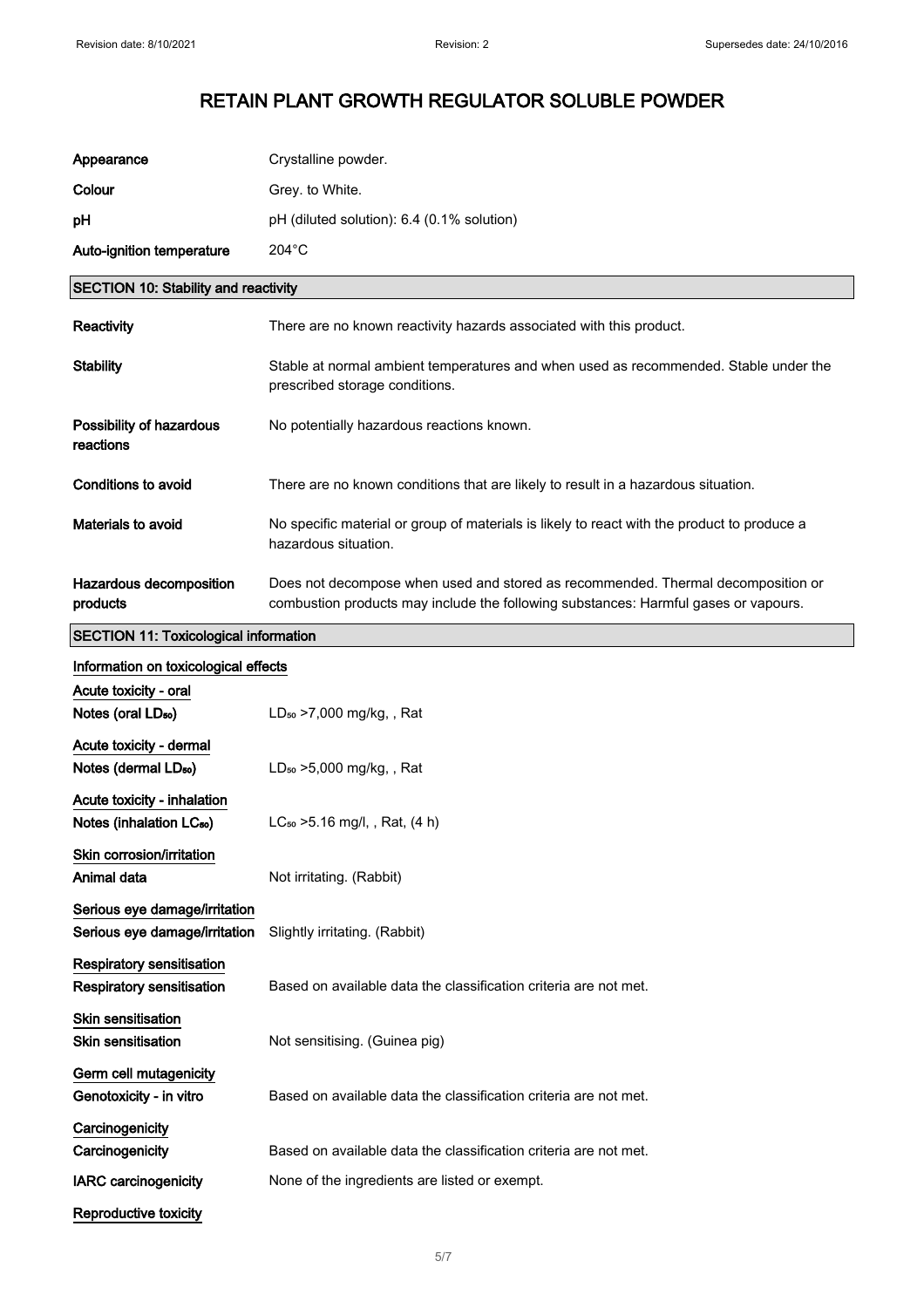| Reproductive toxicity - fertility                  | May damage fertility                                                                                                                                         |  |
|----------------------------------------------------|--------------------------------------------------------------------------------------------------------------------------------------------------------------|--|
| Reproductive toxicity -<br>development             | May damage the unborn child.                                                                                                                                 |  |
| Specific target organ toxicity - single exposure   |                                                                                                                                                              |  |
| STOT - single exposure                             | Not classified as a specific target organ toxicant after a single exposure.                                                                                  |  |
| Specific target organ toxicity - repeated exposure |                                                                                                                                                              |  |
| STOT - repeated exposure                           | STOT RE 1 - H372                                                                                                                                             |  |
| <b>Aspiration hazard</b>                           |                                                                                                                                                              |  |
| Aspiration hazard                                  | Not relevant. Solid.                                                                                                                                         |  |
| <b>General information</b>                         | Avoid contact during pregnancy/while nursing. The severity of the symptoms described will<br>vary dependent on the concentration and the length of exposure. |  |
| <b>Inhalation</b>                                  | No specific symptoms known.                                                                                                                                  |  |
| Ingestion                                          | No specific symptoms known.                                                                                                                                  |  |
| <b>Skin Contact</b>                                | Prolonged contact may cause dryness of the skin.                                                                                                             |  |
| Eye contact                                        | No specific symptoms known.                                                                                                                                  |  |
| Route of exposure                                  | Ingestion Inhalation Skin and/or eye contact                                                                                                                 |  |
| <b>Target Organs</b>                               | No specific target organs known.                                                                                                                             |  |
| <b>SECTION 12: Ecological information</b>          |                                                                                                                                                              |  |
| Acute aquatic toxicity                             |                                                                                                                                                              |  |
| Acute toxicity - fish                              | LC <sub>50</sub> , 96 hour: >139 mg/l, Oncorhynchus mykiss (Rainbow trout)                                                                                   |  |
| Acute toxicity - aquatic<br>invertebrates          | EC <sub>50</sub> , 48 hour: >11.98 mg/l, Daphnia magna                                                                                                       |  |
| Acute toxicity - terrestrial                       | LD50, : >100 µg/bee, Apis Mellifera (Honeybee)                                                                                                               |  |
| Persistence and degradability                      |                                                                                                                                                              |  |
| Persistence and degradability                      | The degradability of the product is not known.                                                                                                               |  |
| <b>Bioaccumulative potential</b>                   |                                                                                                                                                              |  |
| <b>Bioaccumulative Potential</b>                   | No data available on bioaccumulation.                                                                                                                        |  |
| Mobility in soil                                   |                                                                                                                                                              |  |
| <b>Mobility</b>                                    | No data available.                                                                                                                                           |  |
| Other adverse effects                              |                                                                                                                                                              |  |
| Other adverse effects                              | None known.                                                                                                                                                  |  |
| <b>SECTION 13: Disposal considerations</b>         |                                                                                                                                                              |  |
| Waste treatment methods                            |                                                                                                                                                              |  |
| <b>General information</b>                         | The generation of waste should be minimised or avoided wherever possible.                                                                                    |  |
| <b>Disposal methods</b>                            | Dispose of outer foil pack in garbage                                                                                                                        |  |
| <b>SECTION 14: Transport information</b>           |                                                                                                                                                              |  |